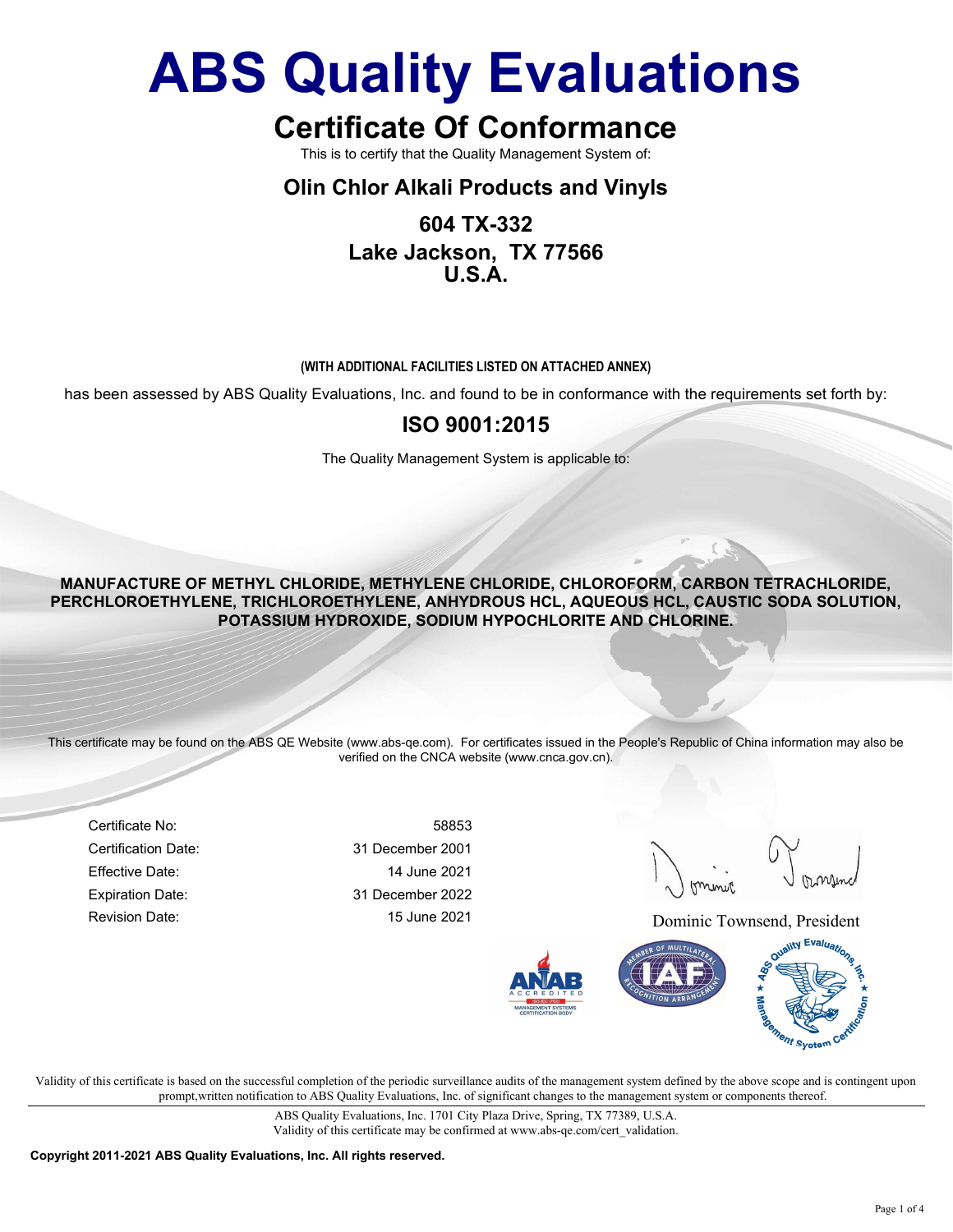## ISO 9001:2015 Certificate Of Conformance ANNEX

Certificate No: 58853

### Olin Chlor Alkali Products and Vinyls

#### At Below Facilities:

| Facility: | Technology and Administrative<br>604 TX-332<br>Lake Jackson, TX 77566<br>U.S.A.                                               | Facility: | Olin Freeport<br>2301 Brazosport Boulevard, Bldg A-2422<br>Freeport, TX 77541<br>U.S.A.                    |
|-----------|-------------------------------------------------------------------------------------------------------------------------------|-----------|------------------------------------------------------------------------------------------------------------|
| Activity: | <b>Central Functions</b>                                                                                                      | Activity: | Manufacture of Methyl Chloride, Methylene Chloride, Chloroform                                             |
| Facility: | Olin Freeport<br><b>Trichloroethylene Plant</b><br>2301 Brazosport Boulevard, Building B-1500<br>Freeport, TX 77541<br>U.S.A. | Facility: | Olin PerTet Plant<br>21255 Highway 1<br>Plaquemine, LA 70764<br>U.S.A.                                     |
| Activity: | Manufacture of Anhydrous HCI and Trichloroethylene Products<br>and Blends                                                     | Activity: | Manufacture of Carbon Tertachloride and Perchlorethylene<br>Products.                                      |
| Facility: | Olin Plaquemine<br>21255 Highway 1<br>Plaquemine, LA 70764<br>U.S.A.                                                          | Facility: | Olin Freeport<br>Chlorine 5 (Caustic)<br>2301 Brazosport Boulevard, A-1324<br>Freeport, TX 77541<br>U.S.A. |
| Activity: | Manufacture of Caustic Soda Solution and Chlorine                                                                             | Activity: | Manufacture of Caustic Soda Solution                                                                       |





Validity of this certificate may be confirmed at www.abs-qe.com/cert\_validation.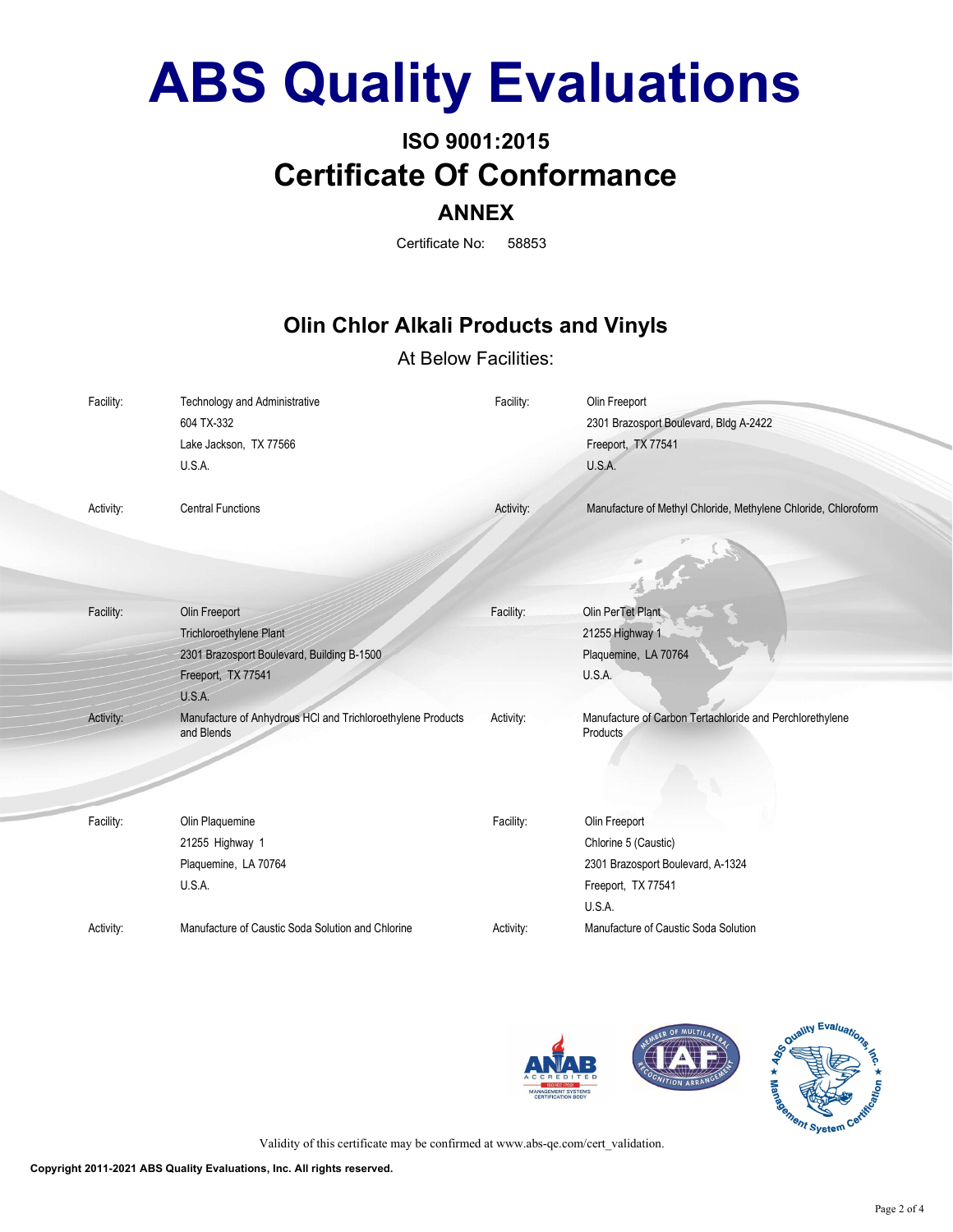## ISO 9001:2015 Certificate Of Conformance ANNEX

Certificate No: 58853

### Olin Chlor Alkali Products and Vinyls

#### At Below Facilities:

| Facility: | Olin Augusta - Bleach plant<br>2402 Doug Barnard Parkway<br>Augusta, GA 30906-2139<br>U.S.A.                                       | Facility: | Olin Becancour - Chlor Alkali Plant<br>675 Boulevard Alphonse-Deshaies<br>Becancour, QC G9H 2Y8<br>Canada                                                                                                                                |
|-----------|------------------------------------------------------------------------------------------------------------------------------------|-----------|------------------------------------------------------------------------------------------------------------------------------------------------------------------------------------------------------------------------------------------|
| Activity: | Manufacture of sodium hypochlorite; Terminal operations for<br>chlorine, caustic soda, and hydrochloric acid                       | Activity: | Manufacture of chlorine, caustic soda, sodium hypochlorite,<br>hydrogen, hydrochloric acid, and sulfuric acid.<br>Fabrication de chlore, soude caustique, hypochlorite de sodium,<br>hydrogène, acide chlorhydrique et acide sulfurique. |
| Facility: | Olin Charleston - Chlor Alkali Plant                                                                                               | Facility: | Olin Henderson - Bleach Plant and Terminal                                                                                                                                                                                               |
|           | 1186 Lower River Road                                                                                                              |           | 350 Fourth Street                                                                                                                                                                                                                        |
|           | Charleston, TN 37310                                                                                                               |           | Henderson, NV 89015                                                                                                                                                                                                                      |
|           | U.S.A.                                                                                                                             |           | U.S.A.                                                                                                                                                                                                                                   |
| Activity: | Manufacture of chlorine, caustic soda, potassium hydroxide,<br>sodium hypochlorite, hydrogen, hydrochloric acid, and sulfuric acid | Activity: | Manufacture of sodium hypochlorite; Terminal operations for<br>chlorine, caustic soda, and hydrochloric acid                                                                                                                             |
| Facility: | Olin McIntosh - Chlor Alkali Plant<br>1638 Industrial Road<br>McIntosh, AL 36553<br>U.S.A.                                         | Facility: | Olin Niagara - Chlor Alkali Plant<br>2400 Buffalo Avenue<br>Niagara Falls, NY 14303<br>U.S.A.                                                                                                                                            |
| Activity: | Manufacture of chlorine, caustic soda, sodium hypochlorite,<br>hydrogen, hydrochloric acid, CP Salt and sulfuric acid              | Activity: | Manufacture of chlorine, caustic soda, sodium hypochlorite,<br>hydrogen, hydrochloric acid, and sulfuric acid                                                                                                                            |





Validity of this certificate may be confirmed at www.abs-qe.com/cert\_validation.